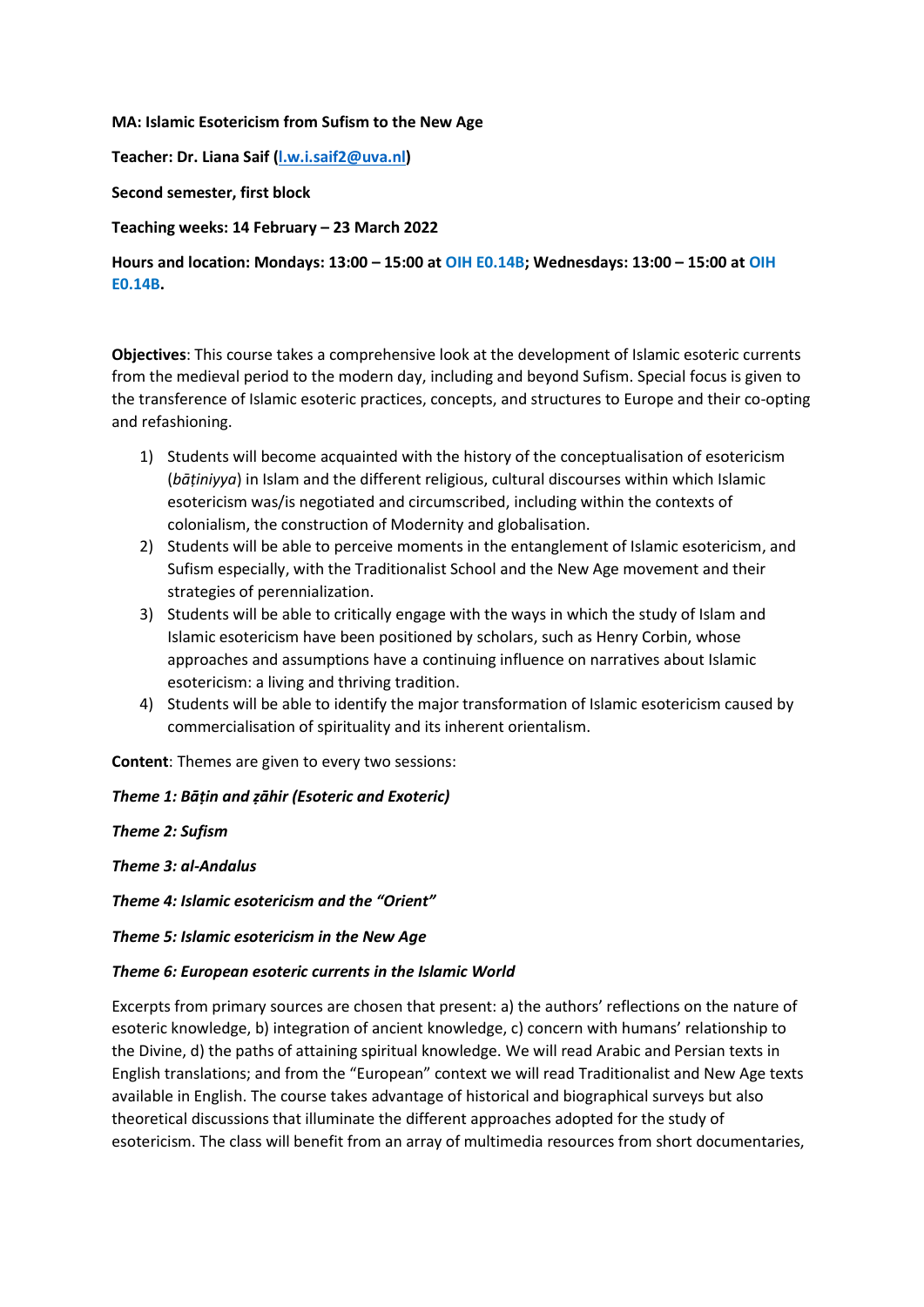music, and performances that bring to life a vibrant tradition. Teacher will get in touch with students to provide access for the reading material.

## **Recommended prior knowledge:** None

**Teaching method and contact hours:** Each session comprises a lecture, student-led discussion, and sometimes watching videos and listening to music that complement the reading material and discussion.

## **Student Obligations**:

- 1) Close reading of assigned texts under each section. Further readings are not compulsory, although they would be very helpful for an engaging in-class discussion.
- 2) Prepare an approximately 200-word statement regarding the reading material to launch discussions. The statement should be centred on the "Provocations" for each session.
- 3) Attendance is a prerequisite for passing the course.
- 4) Bring your assigned reading printed out or a digital copy. We might use them in class.
- 5) Self-guided preparation particularly of new and unfamiliar ideas and terms encountered in weekly readings using the internet, libraries, or any accessible resources.

**Evaluation:** Students will be evaluated on the basis of 1) discussion moderation, 2) final essay, and 3) Participation

- 1) *In-class discussion moderation*: Each class, a student or two (depending on the size of the course) will be responsible for leading a 30-minute discussion based on the required student statements (see above under 'Student Obligations'). They are expected to start with their own statements and then elicit responses from fellow students and moderate the conversation. (30 % of the final grade)
- 2) *Final essay*: A final 3500-word essay needs to be submitted by 30/April/2021. The essay is meant to showcase a student's grasp of the major themes and concepts presented in the course. The evaluation will consider the clarity of research question, argument, structure, handling and integrating primary and secondary sources, and proper citational practice. (60% of the final grade).

Essays must have:

- $\checkmark$  A clear structure (introduction, discussion, conclusion).
- $\checkmark$  A concise introduction which states the research question, explains the structure of the argument, and anticipates the answers the presentation provides or takes us closer towards an answer.
- $\checkmark$  The discussion that follows the introduction expands the argument for the answers the presentation provides. It should be clear, focussed, and well-structured.
- $\checkmark$  A brief conclusion is for reminding the audience of the research question and summarises arguments (concise). It is also an opportunity to tell the audience what different directions the subject-matter can be further investigated for future research.
- $\checkmark$  Use of quotations is expected.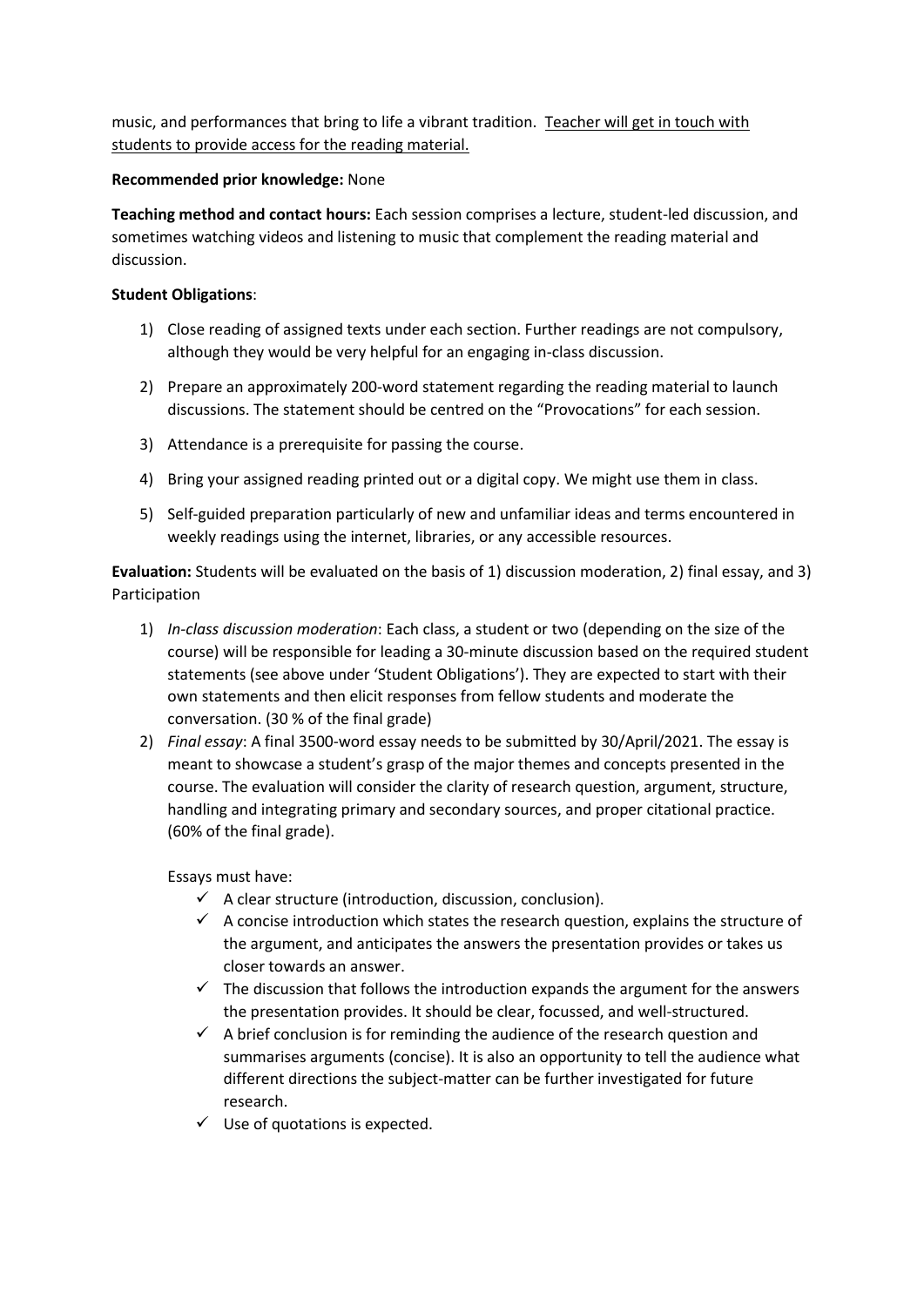- $\checkmark$  Consistent citation style: You can pick any recognised style, it just needs to be applied consistently; Chicago Style is preferred: [https://www.chicagomanualofstyle.org/tools\\_citationguide/citation-guide-1.html](https://www.chicagomanualofstyle.org/tools_citationguide/citation-guide-1.html)
- 3) *Participation and Attendance*: A maximum of three meetings can be missed though regular attendance is expected. Active participation means that you have read the materials for each week and take part in the discussions. Be prepared for the class. (10 % of the final grade)

# **Plagiarism**.

The University of Amsterdam Fraud and Plagiarism regulations apply to the assessment of this course. These regulations can be consulted at [https://student.uva.nl/en/content/az/plagiarism-and](https://student.uva.nl/en/content/az/plagiarism-and-fraud/plagiarism-and-fraud.html)[fraud/plagiarism-and-fraud.html](https://student.uva.nl/en/content/az/plagiarism-and-fraud/plagiarism-and-fraud.html)

For all further information, you can contact the lecturer directly at: [l.w.i.saif2@uva.nl](mailto:l.w.i.saif2@uva.nl)

# **The Syllabus**

# **Week 1**

*Session 1: Introductions and Course Orientation*

# *Theme 1: Bāṭin and ẓāhir*

# *Session 2*

Liana Saif, "What is Islamic esotericism?", *Correspondences*, vol. 7, no. 1 (2019), pp. 18-25, pp. 33-48. *(19 pages)*

The Brethren of Purity, *On God and the World: An Arabic Critical Edition and English Translation of Epistles 49-51*, ed. and trans. by Wilferd Madelung & Cyril V. Uy II; Carmela Baffioni; Nuha Alshaar (Oxford: Oxford University Press in association with The Institute of Ismaili Studies, 2019), pp. 90-94, pp. 103-104, 108-114-pp. 116-118. *(18 pages)*

*Provocation:* Where would you place the Brethren of Purity on the diagram you find in Saif, "What is Islamic Esotericism?", p. 47. Consider the orientations and paradigms that the article describes.

# **Week 2**

#### *Session 3*

*al-Qushayrī, Epistle on Sufism, trans. Alexander Knysh (Reading and Lebanon: Garnet Publishing, 2007), pp. 319-325. (6 pages).*

*Norman Calder, Javid Mojaddedi, and Andrew Rippin, Classical Islam: A Sourcebook of Religious Literature,* 228-232. (*4 pages*).

*Provocation*: How would you describe the difference between "learning" and "tasting"?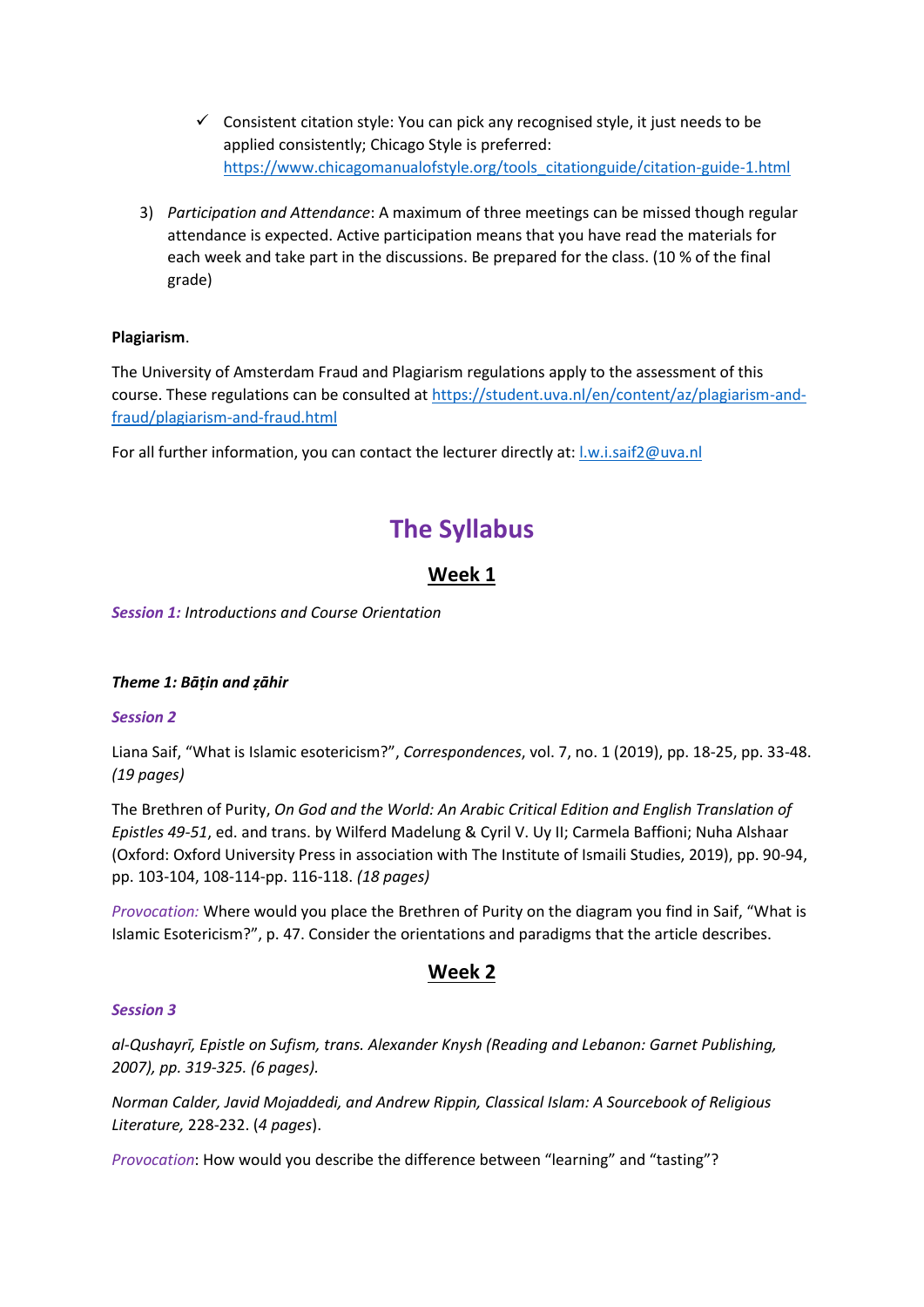#### Further readings:

Secondary: Mohammad Ali Amir-Moezzi, The Divine Guide in Early Shi'ism: The Sources of Esotericism in Islam (Albany: State University of New York, 1994), pp. 5 - 13 "The Super-Existence of the Imam", pp. 29-43.

Primary: David Hollenberg, "Interpretation after the End of Days: The Fāṭimid-Ismā'īlī Ta'wīl (Interpretation) of Ja'far ibn Manşūr al-Yaman (D. Ca. 960)', Doctoral Thesis, University of Pennsylvania (2006), pp. 115-143.

## Theme 2: Sufism

#### **Session 4:**

al-Qushayrī, Epistle on Sufism, trans. Alexander Knysh (Reading and Lebanon: Garnet Publishing, 2007), pp. 325-338 (Love/mahabba); p. 77 (maqam), p. 78 (State), p. 89 (annihilation), p. 96 (concealment), pp. 105-8. (17 pages)

Ahmet T. Karamustafa, Sufism: The Formative Period (Edinburgh University Press, 2007, pp. 114-27  $(13 \text{ pages})$ 

Provocation: Love, Gnosis, Witnessing... lovely ideas, how were they instrumentalised in the creation of practicing communities? Can we think of these ideas without social hierarchies and without Islamic Law (shari'a)?

# Week 3

#### **Session 5:**

Oludamnini Ogunnaike, "A Treatise on Practical and Theoretical Sufism in the Sokoto Caliphate Shaykh Dan Tafa's Exposition of Devotions (Bayan al-Ta'abbudat)", Journal of Sufi Studies 10 (20 21) pp. 152-173 (pp. 153-156, pp. 163-173). (13 pages)

Keith Cantú, "Islamic Esotericism in the Bengali Bāul Songs of Lālan Fakir", Correspondences 7, no. 1 (2019): pp. 109-165 (pp. 109-119, pp. 134-44). (20 pages)

Provocation: Sufism first developed in what we would refer to as the Middle East. What happens when we observe its development beyond the Arab-speaking world?

#### Further reading:

Andrea Brigaglia, "Eu-RAP-IA: Rap, Sufism and the Arab Qasida in Europe", in Global Sufism: Boundaries, Narratives, and Practices, eds. Mark Sedgwick & Francesco Piraino (London: C. Hurst, 2019) pp. 93-114. (21 pages)

Ron Geaves, "Sufism in the UK", in Routledge Handbook on Sufism, ed. Lloyd Ridgeon (London and New York: Routledge, 2021) pp. 449-458. (9 pages)

#### Theme 3: al-Andalus

**Session 6:**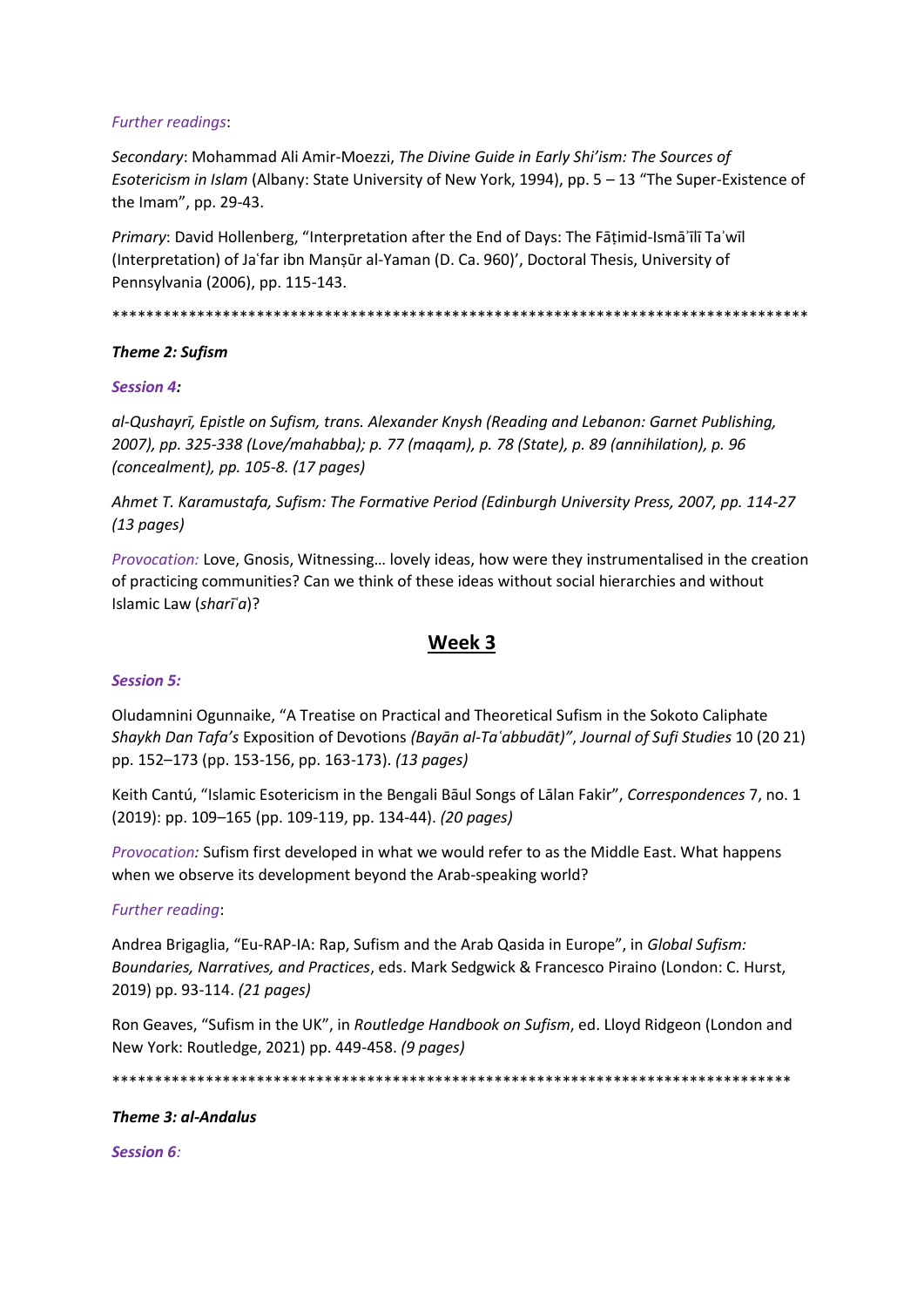Sarah Stroumsa and Sara Sviri, "The Beginnings of Mystical Philosophy in al-Andalus: Ibn Masarra and his Epistle on Contemplation", JSAI 36 (2009), pp. 201-253 (pp. 201-4, pp. 216-225). *(15 pages)*

*P. Henry and H.R. Schwyzer, Plotini Opera, Tomus II (1959), English translation by G. Lewis of the Theology of Aristotle, pp. 219-231 (4-6 PDF page numbers), pp. 135-139 (40-42 PDF page numbers). (11 pages)*

*Provocation:* How Neoplatonic is Ibn Masarra? What about Neoplatonism (especially its emanationism) that works for Ibn Masarra's idea of contemplation?

# **Week 4**

## *Session 7:*

Jawad Anwar Qureshi, "Ibn ʿArabī and the Akbarī Tradition", in *Routledge Handbook on Sufism*, ed. Lloyd Ridgeon (London and New York: Routledge, 2021) pp. 89-102 (pp. 89-95). (*7 pages*)

William Chittick, *The Self-Disclosure of God: Principles of Ibn al-'Arabī's Cosmology* (New York: State University of New York, 1998), pp. xxvii-xxxii. (*5 pages*)

Hülya Küçük & Stephen Hirtenstein, "Ibn ʿArabī's *Kitāb al-Bāʾ*. The Truth through which the heavens and the earth were created", *Journal of Muhyiddin Ibn 'Arabi Society*, volume 65 (2019), pp. 127 (pp. 7-13). *(13 pages)*

*Provocation*: What makes Ibn 'Arabī's esotericism Islamic?

## *Further readings:*

Pseudo-Dionysius, *The Divine Names and The Mystical Theology*, trans. John D. Jones (Wisconsin: The Marquette University Press, 1999), 107-117.

Shaykh Mohamed Faouzi al-Karkari, *A Contemporary Sufi Treatise on the Secrets of the Divine Names*, trans. Yousef Casewit & Khalid Williams (Brussels: Les 7 Lectures, 2021), pp. 29-33.

\*\*\*\*\*\*\*\*\*\*\*\*\*\*\*\*\*\*\*\*\*\*\*\*\*\*\*\*\*\*\*\*\*\*\*\*\*\*\*\*\*\*\*\*\*\*\*\*\*\*\*\*\*\*\*\*\*\*\*\*\*\*\*\*\*\*\*\*\*\*\*\*\*\*\*\*\*\*\*\*\*\*

#### *Theme: Islamic esotericism and the "Orient"*

#### *Session 8*

Liana Saif, "What is Islamic esotericism?", *Correspondences*, vol. 7, no. 1 (2019), pp. 25-33 (*9 pages*).

René Guénon, "Islamic Esoterism", in *Insight into Islamic Esoterism and Taosim*, trans. by Henry F. Fohr, ed. by Samuel D. Fohr (New York: Sophia Perennis, 1973), pp. 1–8. (*8 pages*)

Frithjof Schuon, *Sufism: Veil and Quintessence: A New Translation with Selected Letters*, ed. by James S. Cutsinger (World Wisdom, 2006), pp. 19-27, pp. 38-41. (*13 pages*)

*Provocation*: How do Guénon and Schuon understand "tolerance" and what does it mean to esotericism?

# **Week 5**

# *Session 9*

Henry Corbin, *Inside Iranian Islam: Spiritual and Philosophical Aspects, Volume II*, English translation, pp. 27-40. (*14 pages*).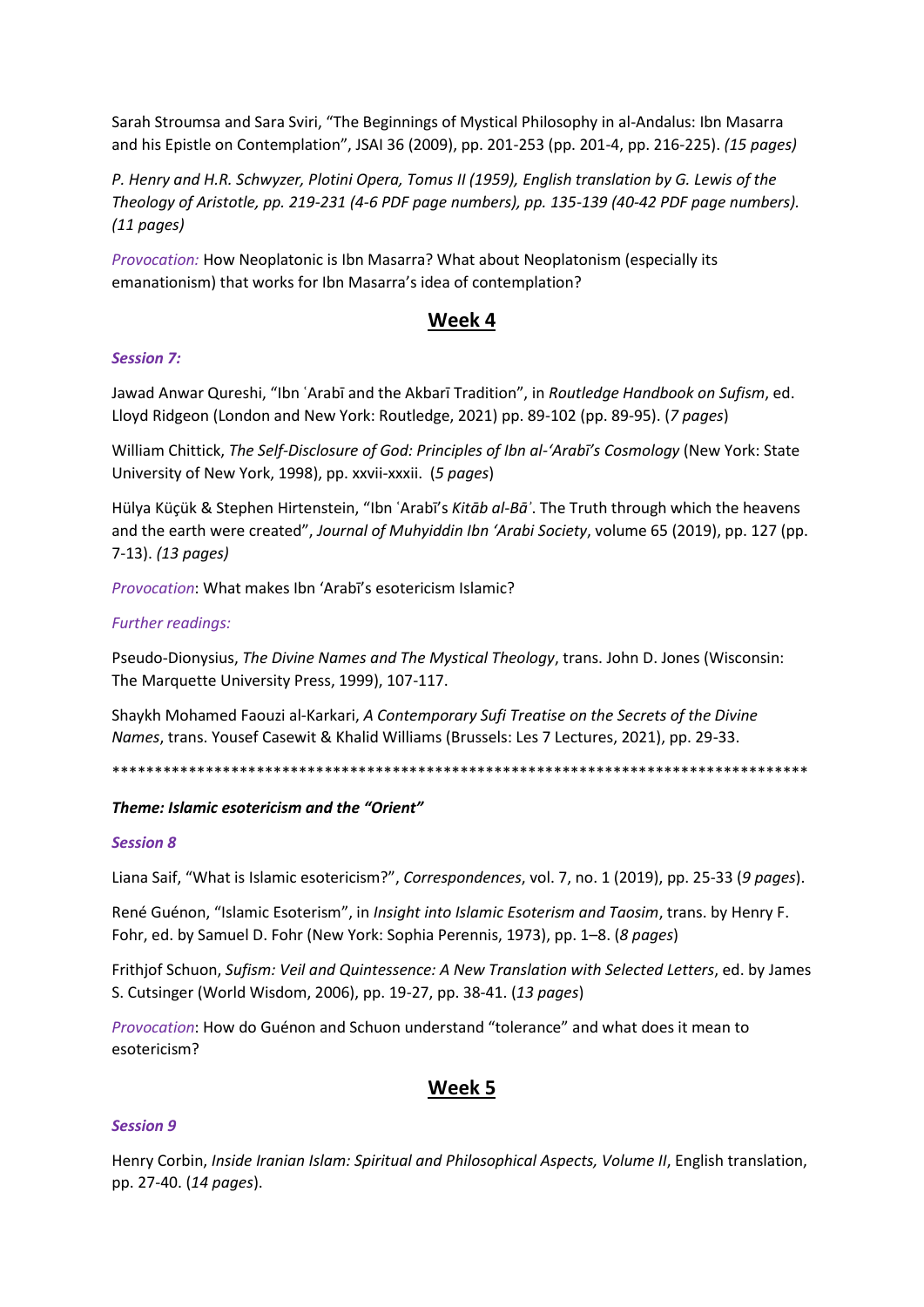Suhrawardi, The Philosophy of Illumination, trans. by John Walbridge & Hossein Ziai (Utah: Brigham Young University, 199), pp. 77-78, pp. 148-150, pp. 162-163. (7 pages)

Provocation: What is the "mystical" objective of the Philosophy of Illumination according to Corbin and according to Suhrawardī?

#### **Further reading:**

Henry Corbin, "The Situation of Esotericism", in Alone with the Alone: Creative Imagination in the Sufism of Ibn 'Arabi (New Jersey: Princeton University Press, 1997), pp. 77-86. (The phenomenology of Sufism). (10 pages)

Mark Sedgwick, Against the Modern World: Traditionalism and the Secret Intellectual History of the Twentieth Century (Oxford: Oxford University Press, 2004), pp. 39-55.

Erik S. Ohlander, Sufism in an age of transition: Umar al-Suhrawardi and the Rise of the Islamic Mystical Brotherhoods (Leiden: Brill, 2008), pp. 187-197.

#### Theme: Islamic esotericism in the New Age

#### **Session 10**

Mark Sedgwick, Western Sufism: From the Abbasids to the New Age (New York: Oxford University Press, 2017), "Sufism meets the New Age", pp. 222-235 (13 pages).

Wouter Hanegraaff, "Conclusions: The New Age Movement and the Nature of New Age Religion", in pp. 514-522. (9 pages).

Provocation: What can make Sufism Western?

#### **Further readings:**

Marcia Hermansen, "Literary Productions of Western Sufi Movements", in Sufism in the West, eds. Jamal Malik & John Hinnells (London and New York: Routledge, 2017), pp. 28-44.

# Week 6

#### **Session 11**

Sophia Rose Arjana, Buying Buddha, Selling Rumi: Orientalism and the Mystical Marketplace (London: One World Academic, 2020), PDF page range 171-77, 185-193. (15 pages)

Rumi, The Masnavi: Book One, trans. Jawid Mojaddedi (Oxford: Oxford University Press, 2004), False Sufi Masters (The deception of needy disciples) pp. 140-141; "On the Nature of the Sufi Guide", pp. 180-181; "Kings seat Sufis", pp. 193-194; "The first person to apply analogical reasoning to revelation was Satan", pp. 208-209. (6 pages)

Elif Shafak, The Forty Rules of Love (London: Penguin, 2010), pp. 149-157, pp. 165-166, pp. 180-183.  $(15$  pages)

Provocation: How did orientalism, capitalism, and colonialism de-Islamise Islamic esotericism and Sufism especially?

**Further readings**